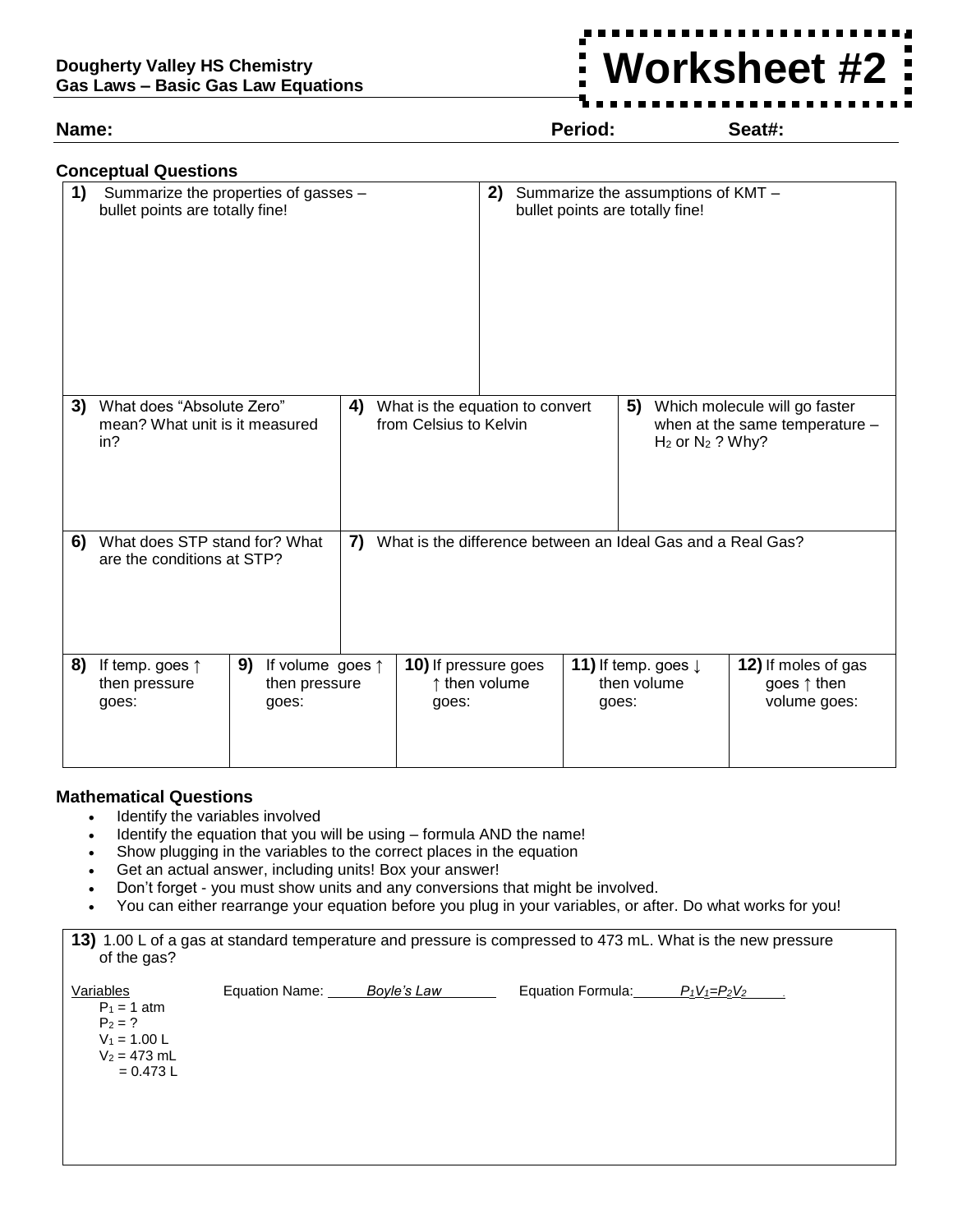### **Dougherty Valley HS Chemistry Gas Laws – Basic Gas Law Equations**

| 14) A sample of gas at 3.00 x 10 <sup>3</sup> mm Hg inside a steel tank is cooled from 500.0 °C to 0.00 °C. What is the final<br>pressure of the gas in the steel tank?                                                                 |                                             |                                                                                                                                                                                                                                          |  |  |
|-----------------------------------------------------------------------------------------------------------------------------------------------------------------------------------------------------------------------------------------|---------------------------------------------|------------------------------------------------------------------------------------------------------------------------------------------------------------------------------------------------------------------------------------------|--|--|
| Variables                                                                                                                                                                                                                               | Equation Name: __________________________   | Equation Formula: ___________________________                                                                                                                                                                                            |  |  |
|                                                                                                                                                                                                                                         |                                             |                                                                                                                                                                                                                                          |  |  |
|                                                                                                                                                                                                                                         |                                             |                                                                                                                                                                                                                                          |  |  |
|                                                                                                                                                                                                                                         |                                             |                                                                                                                                                                                                                                          |  |  |
|                                                                                                                                                                                                                                         |                                             |                                                                                                                                                                                                                                          |  |  |
|                                                                                                                                                                                                                                         |                                             |                                                                                                                                                                                                                                          |  |  |
|                                                                                                                                                                                                                                         |                                             |                                                                                                                                                                                                                                          |  |  |
| my refrigerator?                                                                                                                                                                                                                        |                                             | 15) The temperature inside my refrigerator is about 4.00° C. If I place a balloon in my fridge that initially has a<br>temperature of 22.00°C and a volume of 0.500 L, what will be the volume of the balloon when it is fully cooled by |  |  |
| Variables                                                                                                                                                                                                                               | Equation Name: ____________________________ | Equation Formula: ___________________________                                                                                                                                                                                            |  |  |
|                                                                                                                                                                                                                                         |                                             |                                                                                                                                                                                                                                          |  |  |
|                                                                                                                                                                                                                                         |                                             |                                                                                                                                                                                                                                          |  |  |
|                                                                                                                                                                                                                                         |                                             |                                                                                                                                                                                                                                          |  |  |
|                                                                                                                                                                                                                                         |                                             |                                                                                                                                                                                                                                          |  |  |
|                                                                                                                                                                                                                                         |                                             |                                                                                                                                                                                                                                          |  |  |
|                                                                                                                                                                                                                                         |                                             | 16) If a balloon already has 0.05 moles of helium gas in it and has a volume of 500mL, how many moles of gas would                                                                                                                       |  |  |
|                                                                                                                                                                                                                                         | it be holding if it ends up 1.2 L in size?  |                                                                                                                                                                                                                                          |  |  |
| Variables                                                                                                                                                                                                                               |                                             |                                                                                                                                                                                                                                          |  |  |
|                                                                                                                                                                                                                                         |                                             |                                                                                                                                                                                                                                          |  |  |
|                                                                                                                                                                                                                                         |                                             |                                                                                                                                                                                                                                          |  |  |
|                                                                                                                                                                                                                                         |                                             |                                                                                                                                                                                                                                          |  |  |
|                                                                                                                                                                                                                                         |                                             |                                                                                                                                                                                                                                          |  |  |
|                                                                                                                                                                                                                                         |                                             |                                                                                                                                                                                                                                          |  |  |
|                                                                                                                                                                                                                                         |                                             |                                                                                                                                                                                                                                          |  |  |
| 17) Synthetic diamonds can be manufactured at pressures of 6.00 x 10 <sup>4</sup> atm. If we took 2.00 liters of gas at 800mmHg<br>and compressed it to a pressure of 6.00 x 10 <sup>4</sup> atm, what would the volume of that gas be? |                                             |                                                                                                                                                                                                                                          |  |  |
| Variables                                                                                                                                                                                                                               | Equation Name: __________________________   | Equation Formula: ___________________________                                                                                                                                                                                            |  |  |
|                                                                                                                                                                                                                                         |                                             |                                                                                                                                                                                                                                          |  |  |
|                                                                                                                                                                                                                                         |                                             |                                                                                                                                                                                                                                          |  |  |
|                                                                                                                                                                                                                                         |                                             |                                                                                                                                                                                                                                          |  |  |
|                                                                                                                                                                                                                                         |                                             |                                                                                                                                                                                                                                          |  |  |
|                                                                                                                                                                                                                                         |                                             |                                                                                                                                                                                                                                          |  |  |
|                                                                                                                                                                                                                                         |                                             |                                                                                                                                                                                                                                          |  |  |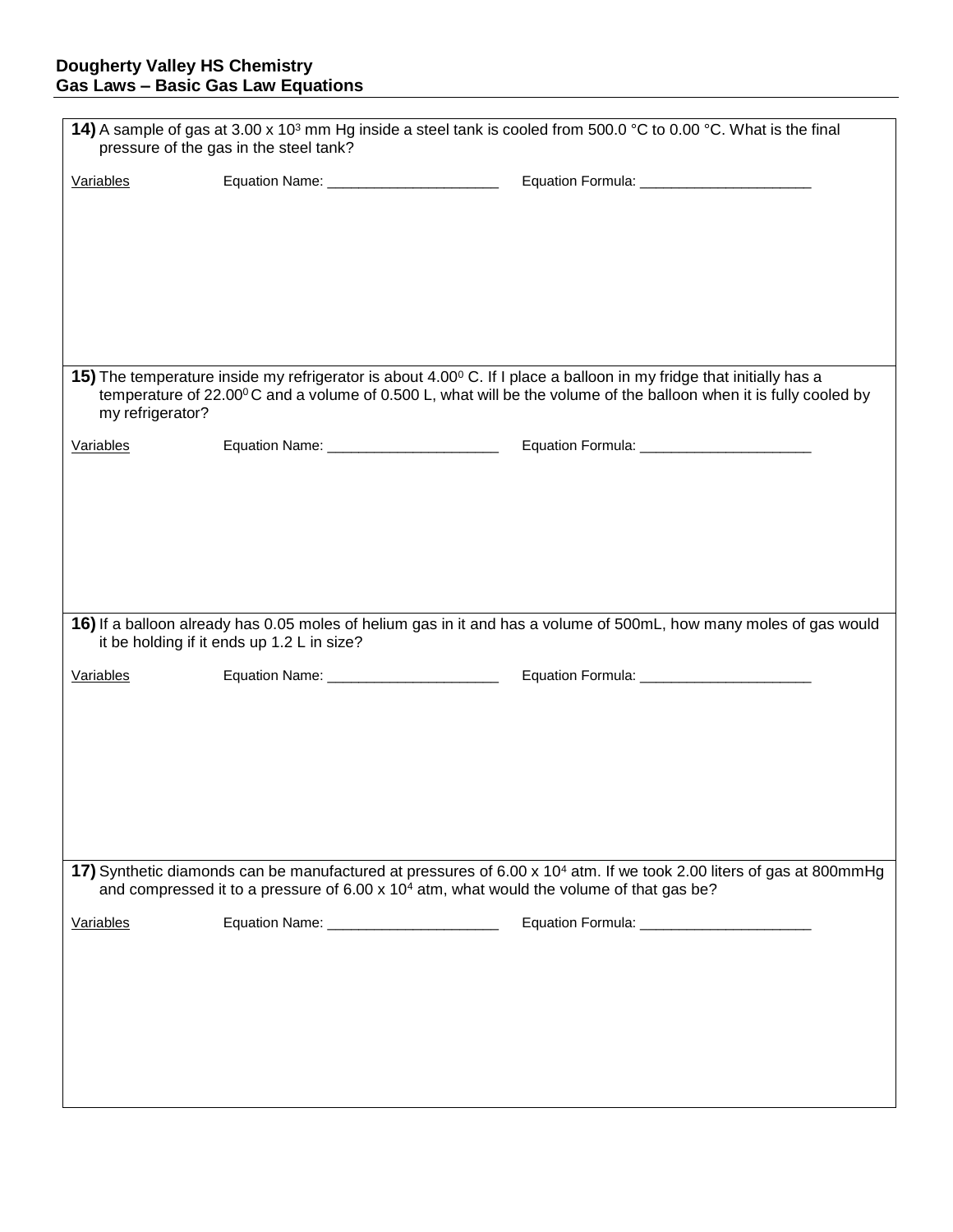### **Dougherty Valley HS Chemistry Gas Laws – Basic Gas Law Equations**

| 18) If I initially have a gas at a pressure of 12 atm, a volume of 23 liters, and a temperature of 200 K, and then I raise<br>the pressure to 14 atm and increase the temperature to 300 K, what is the new volume of the gas? |                                                                          |                                                                                                                                                                                                                                                         |  |
|--------------------------------------------------------------------------------------------------------------------------------------------------------------------------------------------------------------------------------|--------------------------------------------------------------------------|---------------------------------------------------------------------------------------------------------------------------------------------------------------------------------------------------------------------------------------------------------|--|
| Variables                                                                                                                                                                                                                      |                                                                          |                                                                                                                                                                                                                                                         |  |
|                                                                                                                                                                                                                                |                                                                          |                                                                                                                                                                                                                                                         |  |
|                                                                                                                                                                                                                                |                                                                          |                                                                                                                                                                                                                                                         |  |
|                                                                                                                                                                                                                                |                                                                          |                                                                                                                                                                                                                                                         |  |
|                                                                                                                                                                                                                                |                                                                          |                                                                                                                                                                                                                                                         |  |
|                                                                                                                                                                                                                                |                                                                          |                                                                                                                                                                                                                                                         |  |
|                                                                                                                                                                                                                                |                                                                          |                                                                                                                                                                                                                                                         |  |
| pressure in the tank is 130.0 atm.                                                                                                                                                                                             |                                                                          | 19) Calculate the final pressure (in psi) inside a scuba tank after it cools from 1.00 x 10 <sup>3</sup> °C to 25.0 °C. The initial                                                                                                                     |  |
| Variables                                                                                                                                                                                                                      | Equation Name: __________________________                                |                                                                                                                                                                                                                                                         |  |
|                                                                                                                                                                                                                                |                                                                          |                                                                                                                                                                                                                                                         |  |
|                                                                                                                                                                                                                                |                                                                          |                                                                                                                                                                                                                                                         |  |
|                                                                                                                                                                                                                                |                                                                          |                                                                                                                                                                                                                                                         |  |
|                                                                                                                                                                                                                                |                                                                          |                                                                                                                                                                                                                                                         |  |
|                                                                                                                                                                                                                                |                                                                          |                                                                                                                                                                                                                                                         |  |
|                                                                                                                                                                                                                                |                                                                          |                                                                                                                                                                                                                                                         |  |
|                                                                                                                                                                                                                                | pressure of 1.00 atm. What is the volume of the gas after the explosion? | 20) In a thermonuclear device, the pressure of 0.050 L of gas within the bomb casing reaches 4.0 x 10 <sup>6</sup> atm. When<br>the bomb casing is destroyed by the explosion, the gas is released into the atmosphere where it reaches a               |  |
| Variables                                                                                                                                                                                                                      |                                                                          |                                                                                                                                                                                                                                                         |  |
|                                                                                                                                                                                                                                |                                                                          |                                                                                                                                                                                                                                                         |  |
|                                                                                                                                                                                                                                |                                                                          |                                                                                                                                                                                                                                                         |  |
|                                                                                                                                                                                                                                |                                                                          |                                                                                                                                                                                                                                                         |  |
|                                                                                                                                                                                                                                |                                                                          |                                                                                                                                                                                                                                                         |  |
|                                                                                                                                                                                                                                |                                                                          |                                                                                                                                                                                                                                                         |  |
|                                                                                                                                                                                                                                |                                                                          |                                                                                                                                                                                                                                                         |  |
| the bag be?                                                                                                                                                                                                                    |                                                                          | 21) On hot days, potato chip bags seem to "inflate", even though they have not been opened. If a 250.0 mL bag is at a<br>temperature of 19.0 $^{\circ}$ C, and I leave it in my car, which has a temp of 60.0 $^{\circ}$ C, what will the new volume of |  |
| Variables                                                                                                                                                                                                                      | Equation Name: ___________________________                               | Equation Formula: __________________________                                                                                                                                                                                                            |  |
|                                                                                                                                                                                                                                |                                                                          |                                                                                                                                                                                                                                                         |  |
|                                                                                                                                                                                                                                |                                                                          |                                                                                                                                                                                                                                                         |  |
|                                                                                                                                                                                                                                |                                                                          |                                                                                                                                                                                                                                                         |  |
|                                                                                                                                                                                                                                |                                                                          |                                                                                                                                                                                                                                                         |  |
|                                                                                                                                                                                                                                |                                                                          |                                                                                                                                                                                                                                                         |  |
|                                                                                                                                                                                                                                |                                                                          |                                                                                                                                                                                                                                                         |  |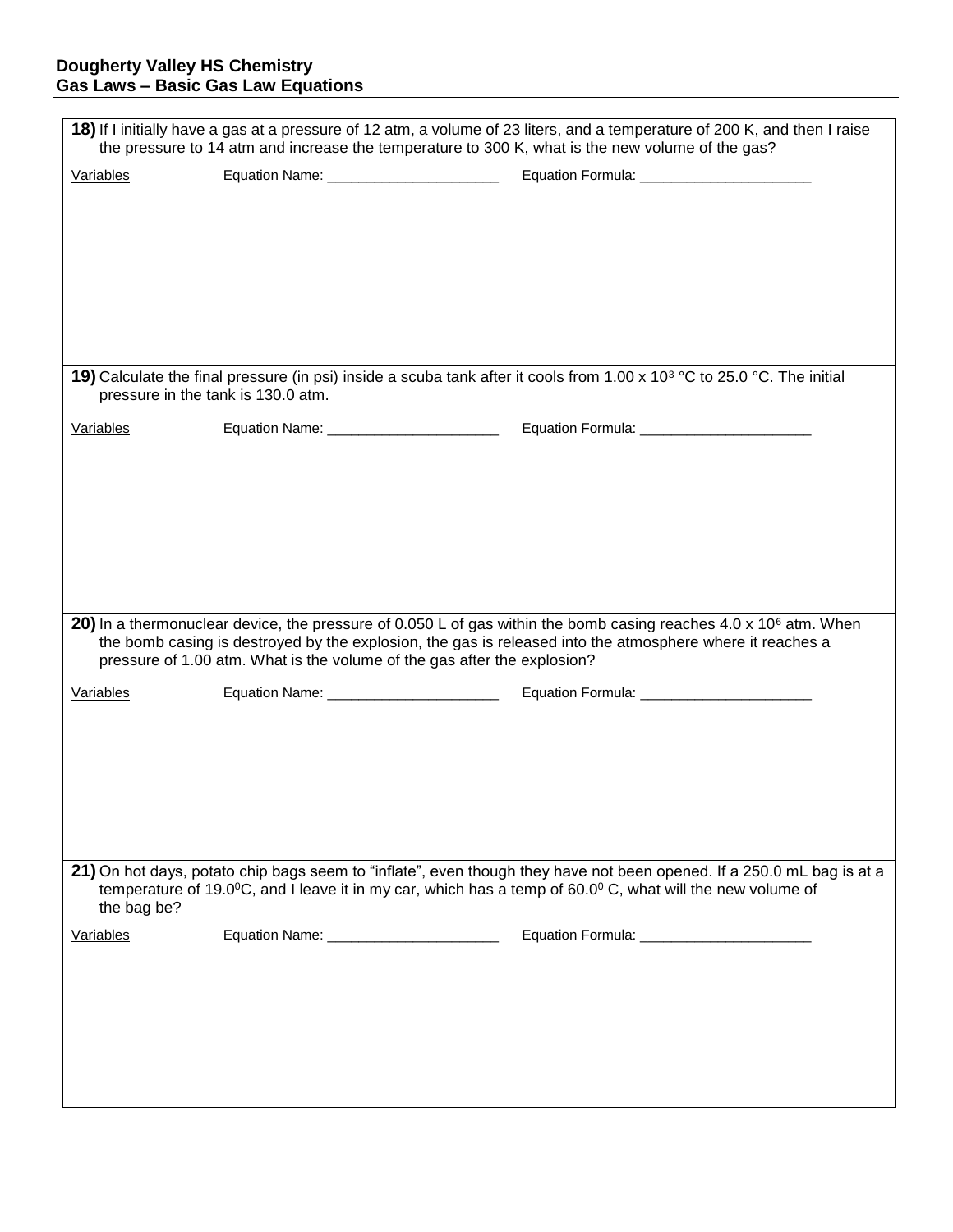| 22) A soda bottle is flexible enough that the volume of the bottle can change even without opening it. If you have<br>an empty 2.00 L soda bottle at room temp ( $25.0$ °C), what will the new volume be if you put it in your<br>freezer $(-4.00 °C)?$ |                                                    |                                                                                                                                   |  |  |
|---------------------------------------------------------------------------------------------------------------------------------------------------------------------------------------------------------------------------------------------------------|----------------------------------------------------|-----------------------------------------------------------------------------------------------------------------------------------|--|--|
| Variables                                                                                                                                                                                                                                               |                                                    |                                                                                                                                   |  |  |
|                                                                                                                                                                                                                                                         | What is the final pressure inside the tank?        | 23) The temperature of a sample of gas in a steel container at 30.0 kPa is increased from -100.0 °C to 1.00 x 10 <sup>3</sup> °C. |  |  |
| Variables                                                                                                                                                                                                                                               | Equation Name: __________________________          | Equation Formula: __________________________                                                                                      |  |  |
|                                                                                                                                                                                                                                                         | three. What is the final pressure inside the tank? | 24) The temperature of a sample of gas in a steel container at 25.0 kPa starts at -50 °C and decreases by a factor of             |  |  |
| Variables                                                                                                                                                                                                                                               | Equation Name: __________________________          |                                                                                                                                   |  |  |
| 25) 500.0 mL of a gas was collected at 20.0 °C and 720.0 mm Hg. What is its volume at STP?                                                                                                                                                              |                                                    |                                                                                                                                   |  |  |
| Variables                                                                                                                                                                                                                                               | Equation Name: _________________________           | Equation Formula: ________________________                                                                                        |  |  |